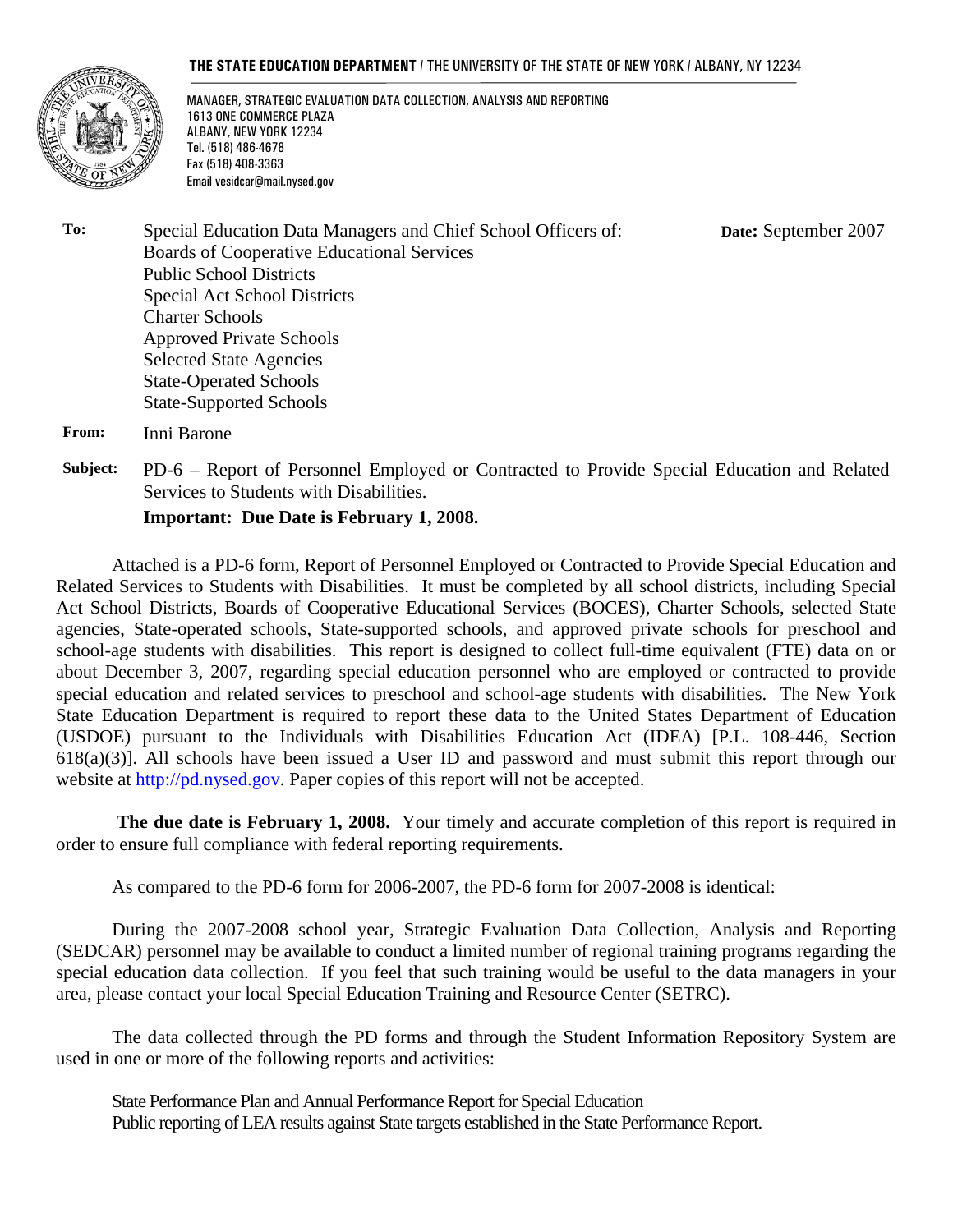Designations of school districts as "meets requirements", "needs assistance", "needs intervention" or "needs substantial intervention".

Calculation of minimum amount of per-pupil IDEA funds to be sub-allocated or spent on services.

Chapter 655 Report to the Governor and the Legislature on the Status of the State's Schools

Special Education Quality Assurance Reviews

School District Report Cards

Calculations to identify instances of possible race/ethnicity disproportionality

Re-direct IDEA funds for Early Intervening Services

Other reports required by State or federal statutes

Evaluation of programs and policies

If you have any questions or are in need of assistance in completing this report, please contact the SEDCAR Unit.

Attachment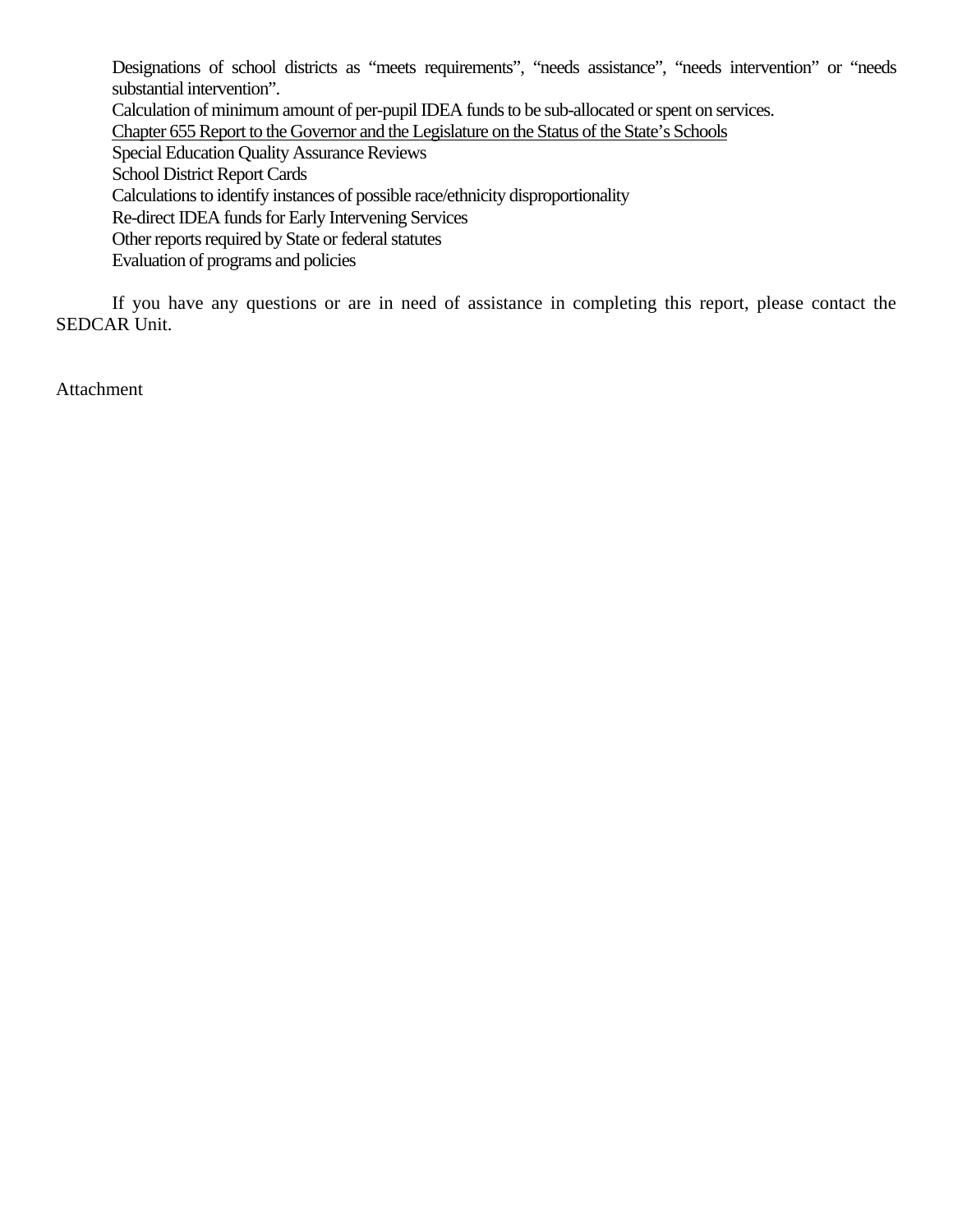# **PD-6 – Report of Personnel Employed or Contracted to Provide Special Education and Related Services to Students with Disabilities**

| <b>Instructions:</b> |  | 1. This report must be submitted through our web based PD data system website at<br>http://pd.nysed.gov by February 1, 2008. Paper copies of this form will not be<br>accepted. |
|----------------------|--|---------------------------------------------------------------------------------------------------------------------------------------------------------------------------------|
|                      |  | 2. Retain one copy (and supporting documentation) in your district/school/agency for<br>reference and audit purposes. The required retention period ends June 30, 2015.         |
|                      |  | 3. Carefully read the Instructions and Definitions on the following pages.                                                                                                      |
|                      |  | 4. If you have questions about this report, please call (518) 486-4678, or e-mail your<br>questions to <u>vesidcar@mail.nysed.gov</u> .                                         |

Check this box if you did not employ or directly contract with any special education or related services personnel to provide services to students with disabilities, ages 3 to 21, on or about December 3, 2007. If this box is checked, and you have submitted this information through our website at http://pd.nysed.gov your report is complete.

| <b>District/School/Agency Information</b>                              |                                                   |  |  |  |  |  |
|------------------------------------------------------------------------|---------------------------------------------------|--|--|--|--|--|
| (Enter 12-digit SED Code Below)                                        |                                                   |  |  |  |  |  |
|                                                                        |                                                   |  |  |  |  |  |
| SCHOOL DISTRICT NAME                                                   |                                                   |  |  |  |  |  |
| ADDRESS (include building name, room number, or mail stop information) |                                                   |  |  |  |  |  |
|                                                                        |                                                   |  |  |  |  |  |
| <b>CITY</b>                                                            | <b>STATE</b><br><b>ZIP</b>                        |  |  |  |  |  |
| <b>Contact Person Information *</b>                                    | Director of Special Education or Comparable Title |  |  |  |  |  |
| NAME:                                                                  | NAME:                                             |  |  |  |  |  |
| TITLE:                                                                 | <b>TITLE:</b>                                     |  |  |  |  |  |
| <b>TELEPHONE</b> (include Area Code)                                   | <b>TELEPHONE</b> (include Area Code)              |  |  |  |  |  |
| <b>FAX NUMBER (include Area Code)</b>                                  | <b>FAX NUMBER (include Area Code)</b>             |  |  |  |  |  |
| <b>E-MAIL ADDRESS</b>                                                  | <b>E-MAIL ADDRESS</b>                             |  |  |  |  |  |

\*All correspondence from SEDCAR will be directed to the contact person identified in the PD web based data entry system at http://pd.nysed.gov. Please keep the contact person information current, including the e-mail address as most communication will occur via e-mail. You must notify SEDCAR of any change in the contact person.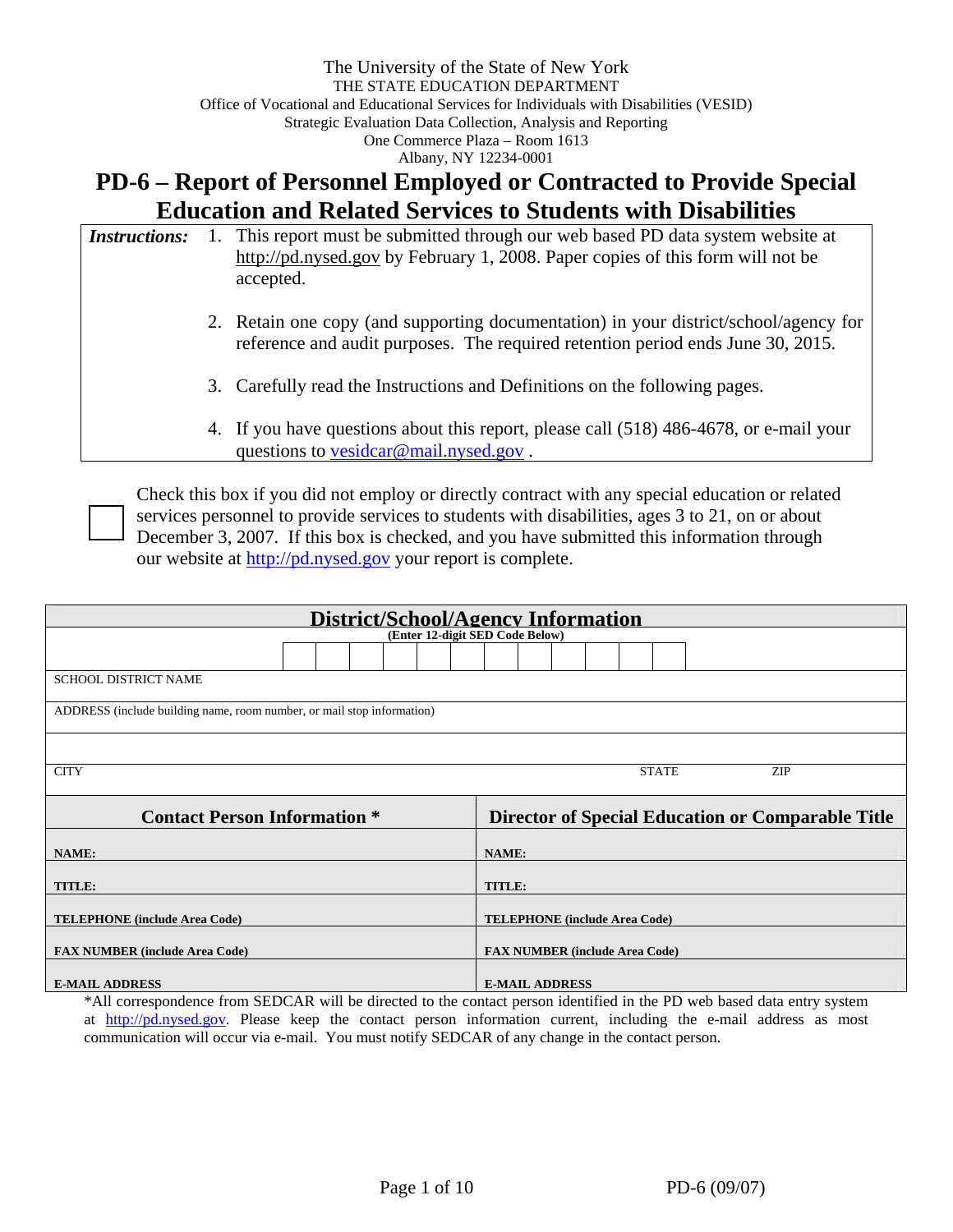#### **Instructions and Definitions for completing the PD-6 Report**

- 1. The data entered in this report should reflect special education personnel information on or about December 3, 2007. This report must be submitted to the State Education Department through our website at http://pd.nysed.gov Paper copies of this report will not be accepted.
- 2. Complete Sections A and C for teachers, teaching assistants and related services personnel who serve preschool students with disabilities and Sections B and C for teachers, teaching assistants and related services personnel who serve school-age students with disabilities.
- 3. Report information for requested personnel titles who were employed or directly contracted with, to provide special education services to students with disabilities, ages 3-21. (In almost all cases, these are the personnel to whom the district/school/agency issues paychecks.) **Please note that all BOCES special education personnel should only be reported by the BOCES, even though school districts contract with BOCES. Also, all staff of approved special education programs should be reported by the approved special education programs and not by schools that contract with the approved special education program for such staff.**
- 4. Report information for special education personnel, regardless of funding source (i.e., Part B of IDEA (federal), State or local).
- 5. Do *not* report personnel providing special education and related services to children from birth to age two.
- 6. Full-Time Equivalency (FTE) is the numeric representation of the extent to which personnel are employed. A full-time teacher should be reported as 1.00 FTE. A part-time teacher working four hours per day (in a six hour day) would be calculated as .67 FTE. For staff who are employed on a per diem or hourly basis as needed during the year, provide the best estimation of their need over a one-year period by adding the total number of hours or days employed and divided by the number of hours or days that would constitute full-time employment for such staff.
- 7. For personnel who are certified/licensed in more than one area, and provide services to students in more than one area, pro-rate their FTE for each area in which they provide services, so that the total FTE reflects their actual FTE of employment.
- 8. Report the FTE number of personnel in the "Not Fully Certified" column if the position is needed to meet the identified needs of students with disabilities, but because appropriately certified staff are not available to fill the position, it is filled temporarily with not fully or appropriately certified personnel. Include in this column, long-term substitutes who lack the required certification for the specified title.
- 9. If you have any questions, please contact the Strategic Evaluation Data Collection, Analysis and Reporting (SEDCAR) unit by telephoning (518) 486-4678. You may also e-mail your questions to vesidcar@mail.nysed.gov .

#### **Specific Instructions, Section A**

**Line 1**: **Special Education Teachers of Preschool Students with Disabilities**: Report the FTE of the number of teachers employed or contracted to provide special education services to preschool children with disabilities in Columns A, B or D, based on their certification status. Definitions of Columns A, B and D are provided in the table below. Special Education Teachers of Preschool Students with Disabilities include the following certification titles:

Teacher of Special Education; Teacher of Special Education-Bilingual; Teacher of Students with Disabilities, Birth to Grade 2; Teacher of Students with Disabilities, Birth to Grade 2-Bilingual;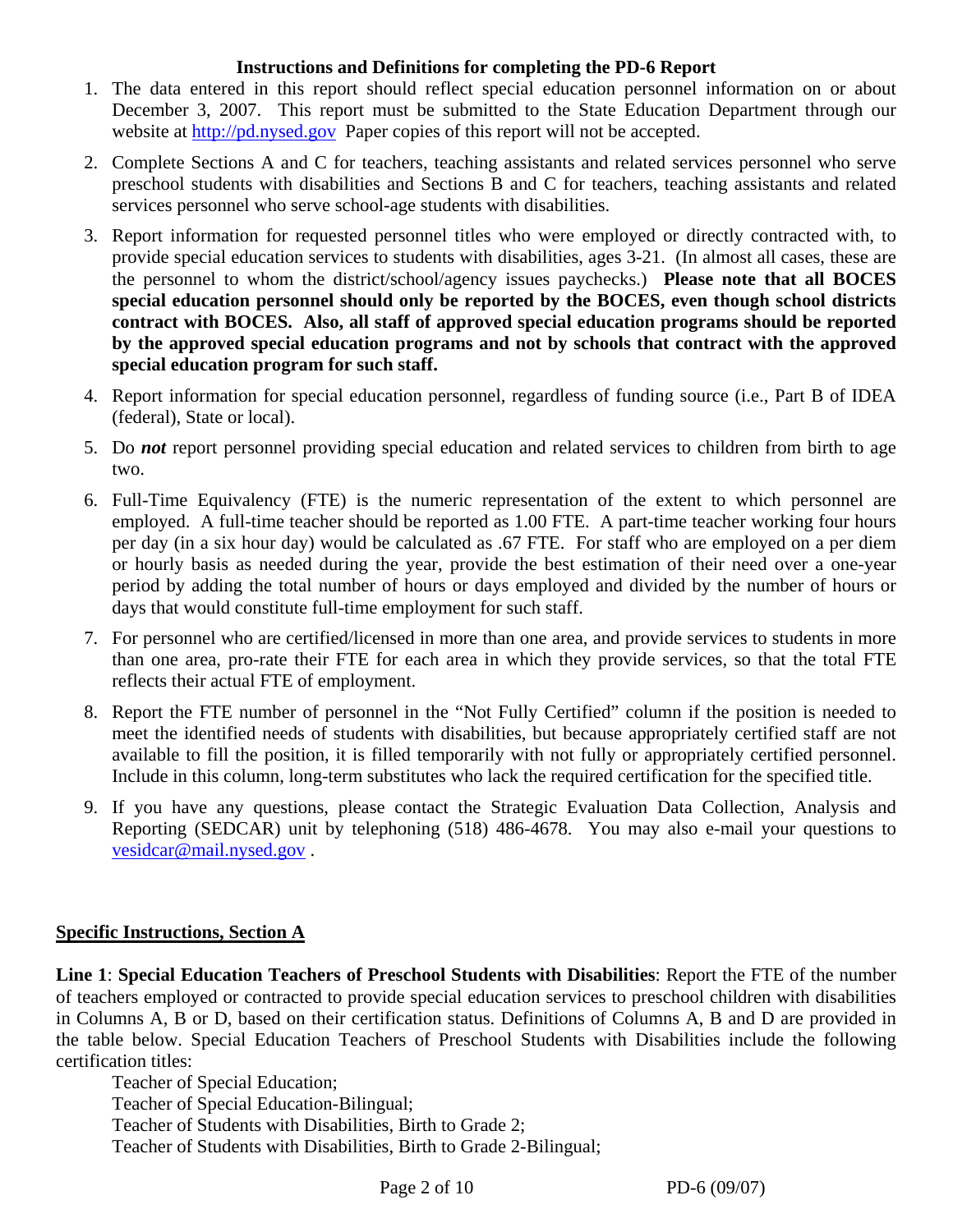Teacher of the Speech and Hearing Handicapped (Certified Only); Teacher of the Speech and Hearing Handicapped (Certified Only)-Bilingual; Teacher of Speech and Language Disabilities (all grades) (Certified Only); Teacher of Speech and Language Disabilities (all grades) (Certified Only) – Bilingual; Teacher of the Deaf and Hearing Impaired; Teacher of the Deaf and Hearing Impaired-Bilingual; Teacher of Deaf and Hard of Hearing (all grades); Teacher of Deaf and Hard of Hearing (all grades)-Bilingual; Teacher of the Blind and Partially Sighted; Teacher of the Blind and Partially Sighted-Bilingual; Teacher of the Blind and Visually Impaired (all grades); and Teacher of the Blind and Visually Impaired (all grades) Bilingual.

**Do not** include the following titles in Sections A or B; Include them in Section C only: Teacher of the Speech and Hearing Handicapped (with SLP License); Teacher of the Speech and Hearing Handicapped (with SLP License)-Bilingual; Teacher of Speech and Language Disabilities (all grades) (with SLP License); and Teacher of Speech and Language Disabilities (all grades) (with SLP License)-Bilingual.

**Line 2**: **Special Education Teaching Assistants for Preschool Students with Disabilities:** Report the FTE of the number of teaching assistants (including bilingual teaching assistants) employed or contracted to provide services to preschool students with disabilities in Columns C or D, based on their certification status. Definitions of Columns C and D are provided in the table below.

#### **Specific Instructions, Section B**

**Line 1: Special Education Teachers of School-age Students with Disabilities:** Report the FTE of the number of teachers employed or contracted to provide special education services to school-age students with disabilities in Columns A, B or D, based on their certification status. Definitions of Columns A, B and D are provided in the table below. Special Education Teachers of School-age Students with Disabilities include the following certification titles:

Teacher of Special Education; Teacher of Special Education-Bilingual; Teacher of Students with Disabilities (birth–grade 2); Teacher of Students with Disabilities (birth–grade 2)-Bilingual; Teacher of Students with Disabilities (grades 1-6); Teacher of Students with Disabilities (grades 1-6)-Bilingual; Teacher of Students with Disabilities (grades 5-9) Content Specialist; Teacher of Students with Disabilities (grades 5-9) Content Specialist-Bilingual; Teacher of Students with Disabilities (grades 5-9) Generalist; Teacher of Students with Disabilities (grades 5-9) Generalist-Bilingual; Teacher of Students with Disabilities (grades 7-12); Teacher of Students with Disabilities (grades 7-12)-Bilingual; Teacher of the Speech and Hearing Handicapped (Certified Only); Teacher of the Speech and Hearing Handicapped (Certified Only)-Bilingual; Teacher of Speech and Language Disabilities (all grades) (Certified Only); Teacher of Speech and Language Disabilities (all grades) (Certified Only)-Bilingual; Teacher of the Deaf and Hearing Impaired; Teacher of the Deaf and Hearing Impaired-Bilingual; Teacher of the Deaf and Hard of Hearing (all grades; Teacher of the Deaf and Hard of Hearing (all grades)-Bilingual; Teacher of the Blind and Partially Sighted;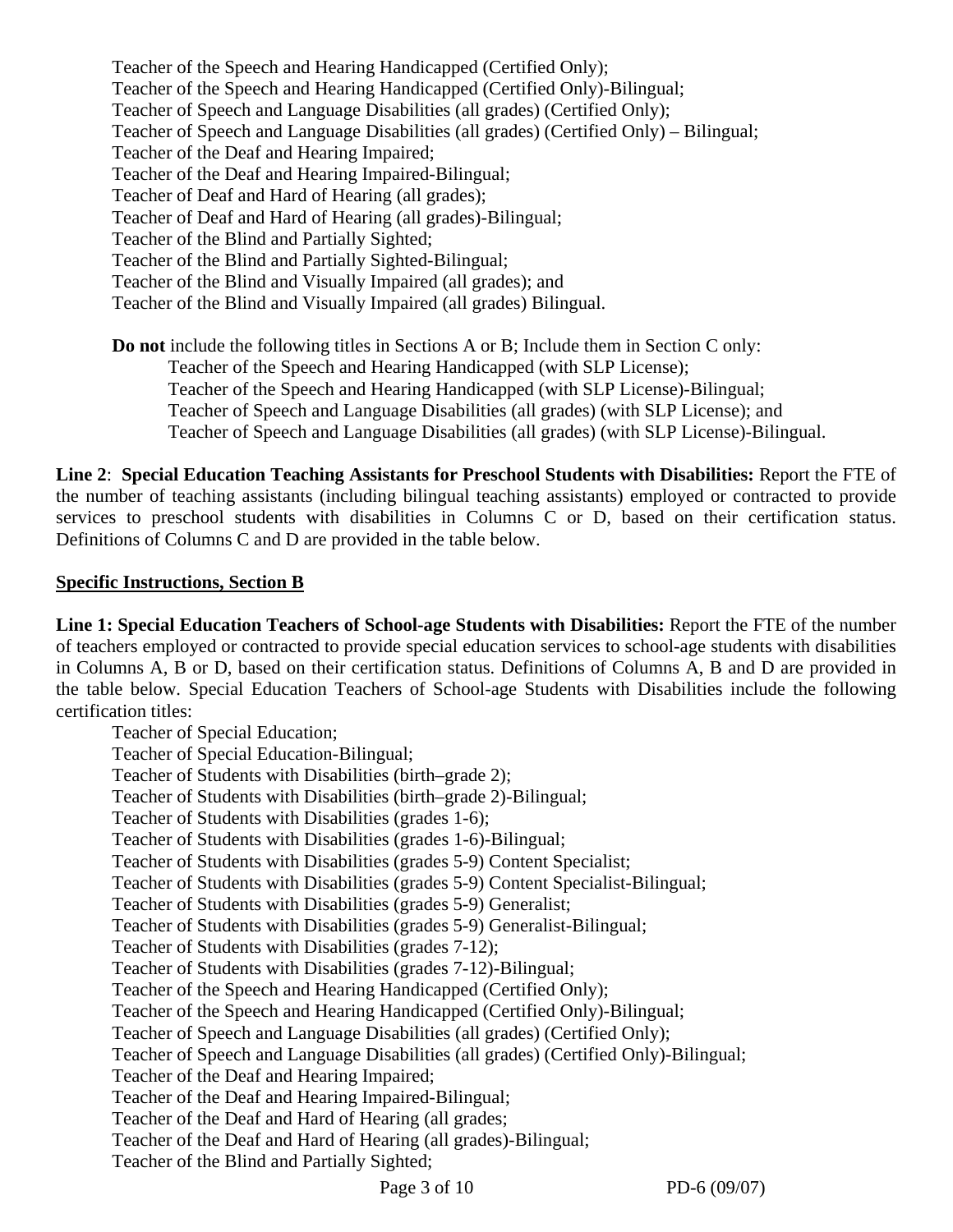Teacher of the Blind and Partially Sighted-Bilingual; Teacher of the Blind and Visually Impaired (all grades); and Teacher of the Blind and Visually Impaired (all grades)-Bilingual;

**Do not** include the following titles in Sections A or B; Include them in Section C only: Teacher of the Speech and Hearing Handicapped (with SLP License); Teacher of the Speech and Hearing Handicapped (with SLP License)-Bilingual; Teacher of Speech and Language Disabilities (all grades) (with SLP License); and Teacher of Speech and Language Disabilities (all grades) (with SLP License)-Bilingual.

**Line 2**: **Special Education Teaching Assistants for School-age Students with Disabilities:** Report the FTE of the number of teaching assistants (including bilingual teaching assistants) employed by the school or contracted to provide services to school-age students with disabilities in Columns C or D, based on their certification status. Definitions of Columns C and D are provided in the table below. In Column E, provide the FTE of a subset of teaching assistants reported in Column C who are "qualified" according to the NCLB definition of "qualified". See definition of Column F and resources for determining if teaching assistants are "qualified" in the table below.

## **Specific Instructions, Section C**

## **All definitions included in section C are based on 34 CFR 300.34, unless otherwise noted.**

- Line 1: Report an unduplicated count of the number of FTE audiologists who provide the following services to children with disabilities:
	- (a) "Identification of children with hearing loss;
	- (b) Determination of the range, nature, and degree of hearing loss, including referral for medical or other professional attention for the habilitation of hearing;
	- (c) Provision of habilitative activities, such as language habilitation, auditory training, speech reading (lip-reading), hearing evaluation, and speech conservation;
	- (d) Creation and administration of programs for prevention of hearing loss;
	- (e) Counseling and guidance of children, parents, and teachers regarding hearing loss; and
	- (f) Determination of the children's needs for group and individual amplification, selecting and fitting an appropriate aid, and evaluating the effectiveness of amplification."
- **Line 2:** Report an unduplicated count of the number of FTE Teachers of Speech and Hearing Handicapped with SLP License and Teachers of Speech and Language Disabilities with SLP License, including these titles with the bilingual extension. These speech and language pathologists provide the following services to students with disabilities:
	- (i) "Identification of children with speech or language impairments;
	- (ii) Diagnosis and appraisal of specific speech or language impairments;
	- (iii) Referral for medical or other professional attention necessary for the habilitation of speech or language impairments;
	- (iv) Provision of speech and language services for the habilitation or prevention of communicative impairments; and
	- (v) Counseling and guidance of parents, children, and teachers regarding speech and language impairments."
	- **Do not** include speech teachers who do not have a SLP license in Section C. These teachers should be reported in Sections A and B only.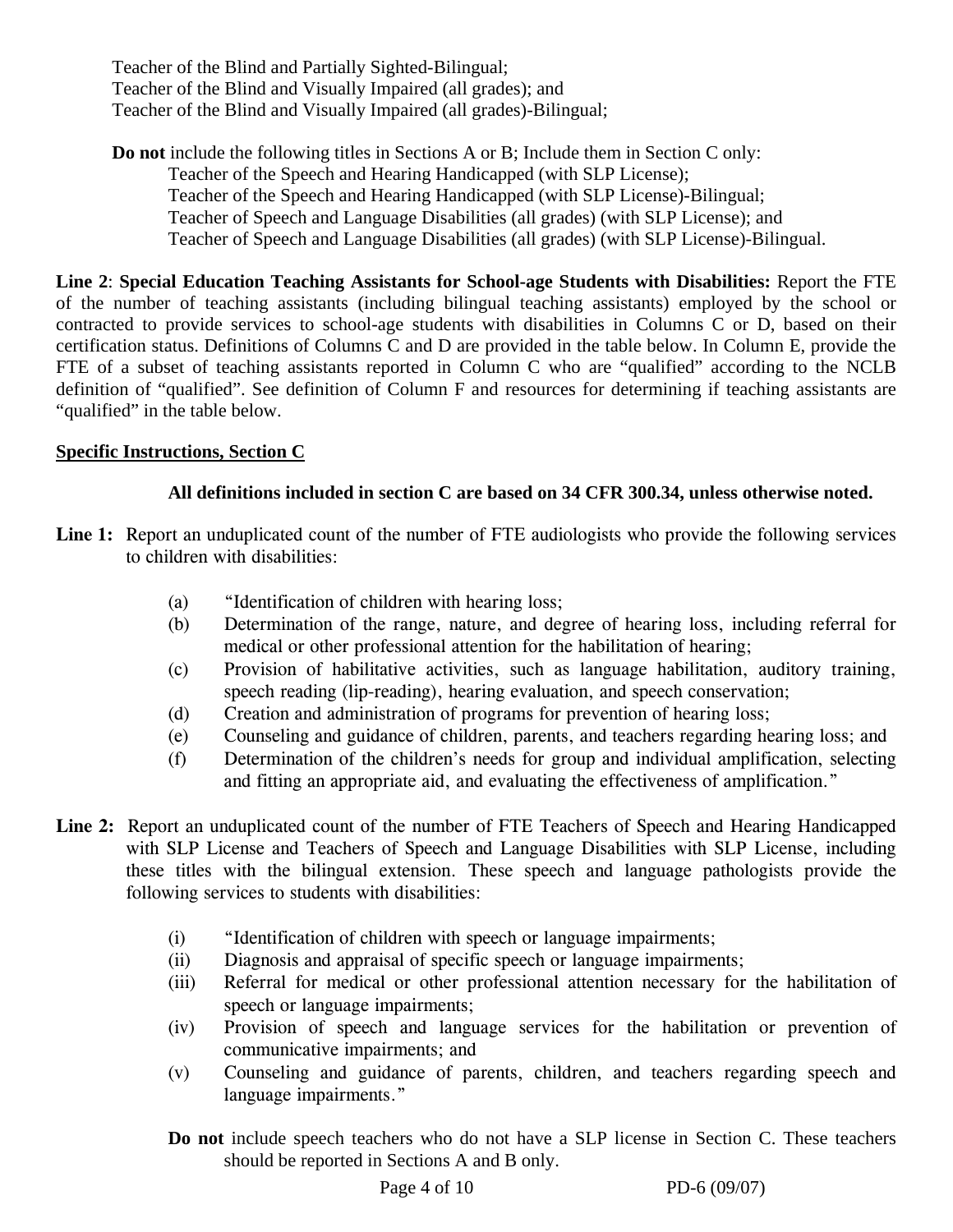#### **Include the following titles in Section C only, not in Sections A and B:**

Teacher of the Speech and Hearing Handicapped (with SLP License); Teacher of the Speech and Hearing Handicapped (with SLP License)-Bilingual; Teacher of Speech and Language Disabilities (all grades) (with SLP License); and Teacher of Speech and Language Disabilities (all grades) (with SLP License)-Bilingual.

- **Line 3:** Report an unduplicated count of the number of FTE interpreters who provide services, as used with respect to children who are deaf or hard of hearing, including oral transliteration services, cued language transliteration services, and sign language interpreting services.
- **Line 4:** Report an unduplicated count of the number of FTE psychologists who provide the following services to students with disabilities:
	- (i) "Administering psychological and educational tests, and other assessment procedures;
	- (ii) Interpreting assessment results;
	- (iii) Obtaining, integrating, and interpreting information about child behavior and conditions relating to learning;
	- (iv) Consulting with other staff members in planning school programs to meet the special needs of children as indicated by psychological tests, interviews, and behavioral evaluations;
	- (v) Planning and managing a program of psychological services, including psychological counseling for children and parents; and
	- (vi) Assisting in developing positive behavioral intervention strategies."

## **Do NOT include psychologists employed to work with all students, with and without disabilities. Include only those psychologists employed specifically to work with students with disabilities.**

- **Line 5:** Report an unduplicated count of the number of FTE occupational therapists who provide the following services to students with disabilities:
	- (i) "Improving, developing or restoring functions impaired or lost through illness, injury, or deprivation;
	- (ii) Improving ability to perform tasks for independent functioning if functions are impaired or lost; and
	- (iii) Preventing, through early intervention, initial or further impairment or loss of function."
- **Line 6:** Report an unduplicated count of the number of FTE physical therapists<sup>1</sup> who provide the following services to students with disabilities:
	- (i) Screening, evaluation, and assessment of children ". . . to identify movement dysfunction;
	- (ii) Obtaining, interpreting, and integrating information appropriate to program planning to prevent, alleviate, or compensate for movement dysfunction and related functional problems; and
	- (iii) Providing individual and group services or treatment to prevent, alleviate, or compensate for movement dysfunction and related functional problems."

 $\overline{a}$ <sup>1</sup> 34 Code of Federal Regulations  $$303.12(d)(9)$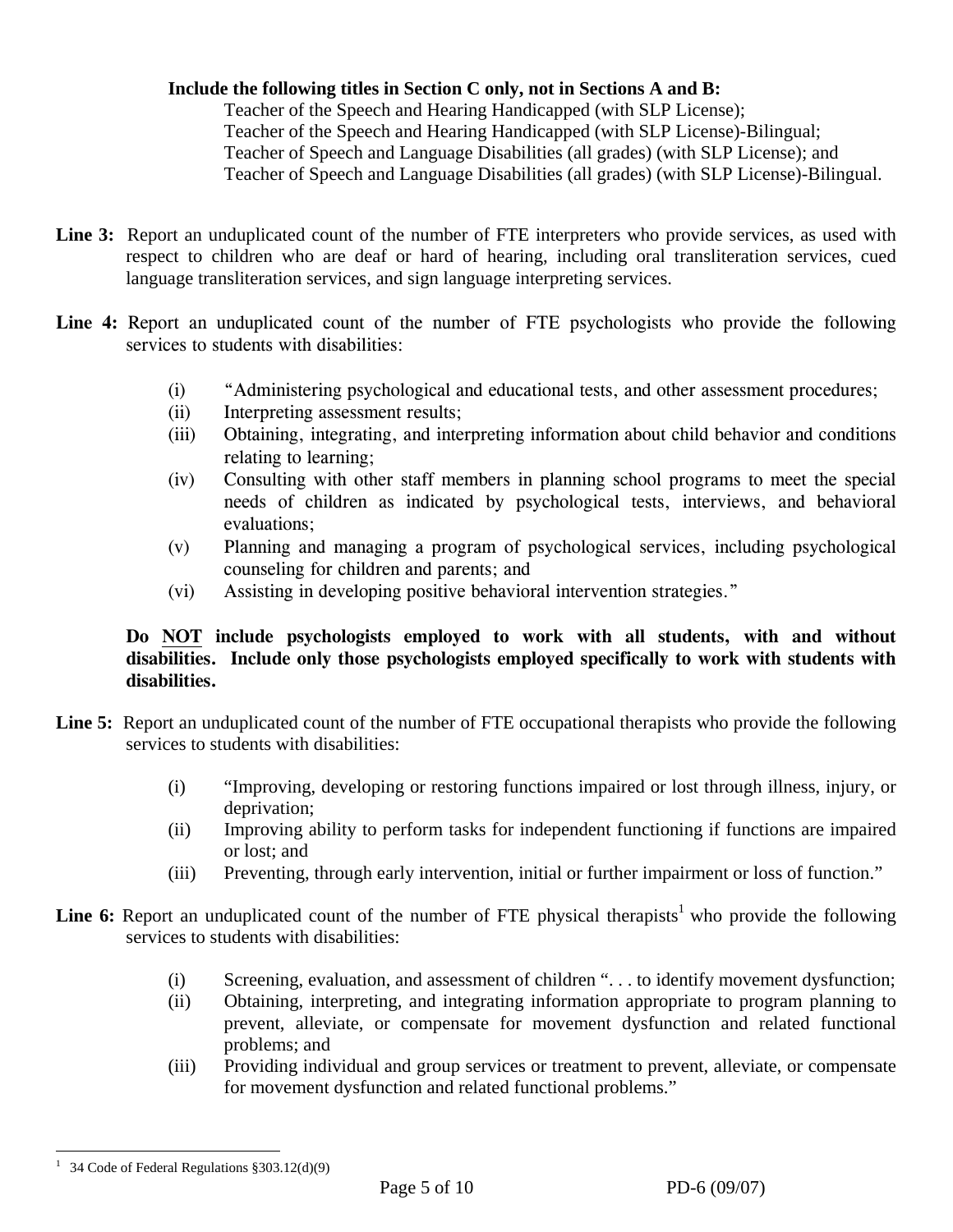Line 7: Report an unduplicated count of the number of FTE physical education teachers and recreation and therapeutic recreation specialists.

Include physical education teachers who provide special physical education, adaptive physical education, movement education, or motor development to children and youth with disabilities.Include recreation and therapeutic recreation specialists who provide the following:

- (i) "Assessment of leisure function;
- (ii) Therapeutic recreation services;
- (iii) Recreation programs in schools and community agencies; and
- (iv) Leisure education."
- Line 8: Report an unduplicated count of the number of FTE social workers who provide the following services to children with disabilities:
	- (i) "Preparing a social or developmental history on a child with a disability;
	- (ii) Group and individual counseling with the child and family;
	- (iii) Working in partnership with parents and others on those problems in a child's living situation (home, school, and community) that affect the child's adjustment in school;
	- (iv) Mobilizing school and community resources to enable the child to learn as effectively as possible in his or her educational program; and
	- (v) Assisting in developing positive behavioral intervention strategies."

#### **Do NOT include social workers employed to work with all students, with and without disabilities. Include only those social workers employed specifically to work with students with disabilities.**

- Line 9: Report an unduplicated count of the number of FTE personnel providing medical/nursing services<sup>2</sup>. Include medical services for diagnostic and evaluation purposes provided to determine whether a child has a disability and the nature and extent of the special education and related services that the child needs. Also include personnel who provide nursing services designed to enable a child with a disability to receive FAPE as described in the child's IEP, with the exception of services related to medical devices that are surgically implanted (e.g., cochlear implants).
- Line 10: Report an unduplicated count of the number of FTE guidance counselors and rehabilitation counselors.

Guidance counselors<sup>3</sup> are professionals who guide "individuals, families, groups, and communities by assisting them in problem solving, decision making, discovering meaning, and articulating goals related to personal, educational and career development." **Do not include guidance counselors employed to work with all students, with and without disabilities. Include only counselors who are employed specifically to work with students with disabilities**.

 Include rehabilitation counselors who provide services in individual or group sessions that focus specifically on career development, employment preparation, achieving independence, and integration in the workplace and community of a student with a disability. The term also includes vocational rehabilitation services provided to a student with disabilities by vocational rehabilitation programs funded under the Rehabilitation Act of 1973, as amended.

 $\overline{a}$ 

<sup>2</sup> Definition adapted from 20 U.S.C. Section 1401(26).

<sup>&</sup>lt;sup>3</sup> Nonregulatory definition adapted from NCES - Staff Data Handbook: Elementary, Secondary, and Early Childhood Education, 1995.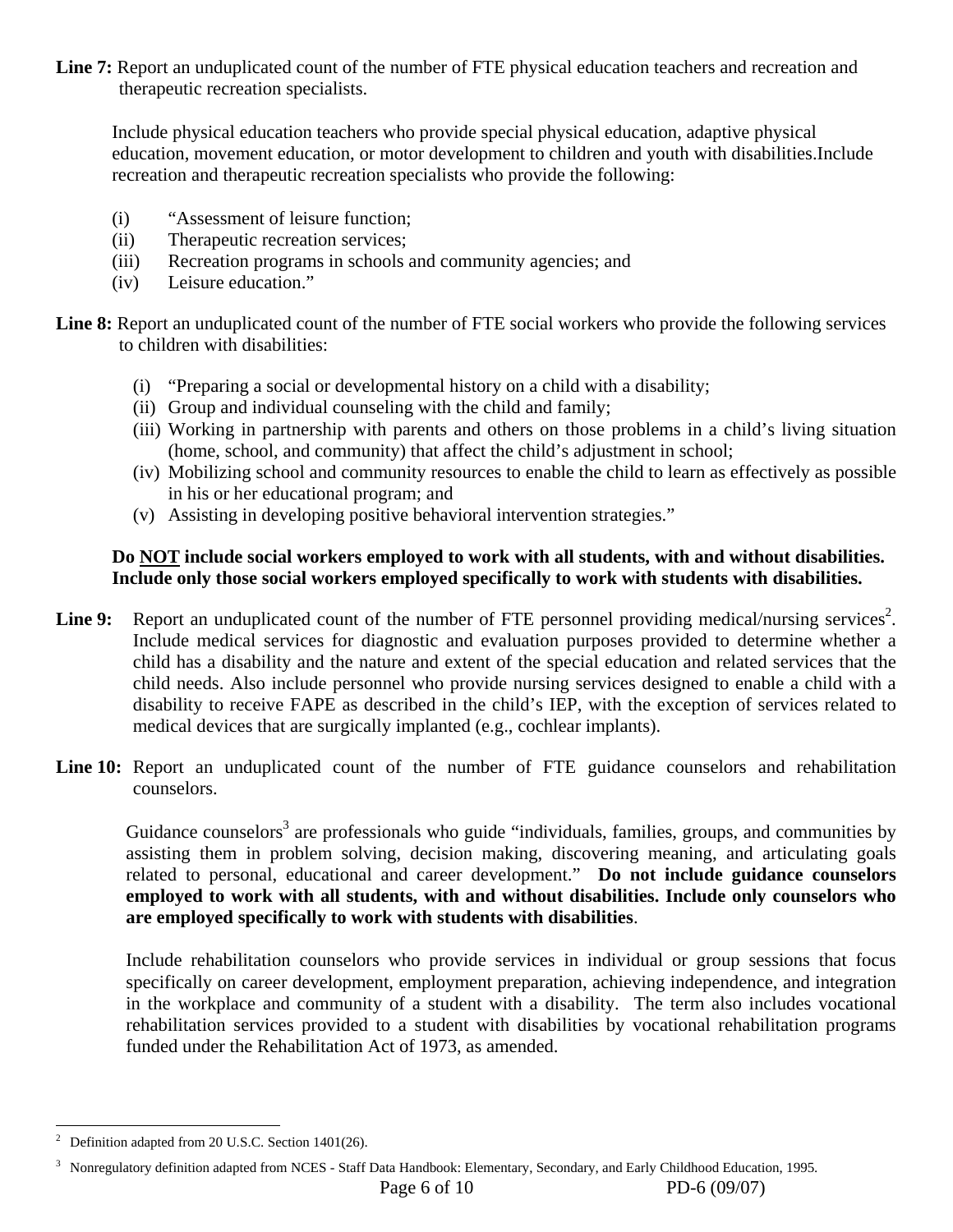- Line 11: Report an unduplicated count of the number of FTE personnel providing orientation and mobility services including:
	- (i) "Services provided to blind or visually impaired students to enable those students to attain systematic orientation to and safe movement within their environments in school, home, and community;" and
	- (ii) Teaching students the following, as appropriate:
		- (A) "Spatial and environmental concepts and use of information received by the senses (such as sound, temperature and vibrations) to establish, maintain, or regain orientation and line of travel (e.g., using sound at a traffic light to cross the street);
		- (B) To use the long cane to supplement visual travel skills or as a tool for safely negotiating the environment for students with no available travel vision;
		- (C) To understand and use remaining vision and distance low vision aids; and
		- (D) Other concepts, techniques, and tools."

| Column       | <b>Item</b>                               | <b>Definition/Instructions</b>                                                     |
|--------------|-------------------------------------------|------------------------------------------------------------------------------------|
|              | Permanent                                 | Report the FTE number of personnel who have Permanent Certification or             |
|              | Certification/                            | Professional Certification, pursuant to sections 80-2 and 80-3 of the              |
|              | <b>Licensure or</b>                       | Regulations of the Commissioner of Education or the required license, in the       |
| $\mathbf{A}$ | <b>Professional</b>                       | specified personnel category. Also report in this column, long-term substitutes    |
|              | <b>Certificate</b>                        | who have the required certification. For questions related to certification        |
|              |                                           | requirements, please visit http://www.highered.nysed.gov/tcert/ or call (518)      |
|              |                                           | 474-3901 or send an e-mail message to to the detail nysed gov.                     |
|              | <b>Provisional</b>                        | Report the FTE number of personnel who have Provisional Certification or           |
|              |                                           | Initial Certificate, pursuant to sections 80-2 and 80-3 of the Regulations of the  |
|              | <b>Certification or</b><br><b>Initial</b> | Commissioner of Education, in the specified personnel category.<br>The             |
| B            |                                           | following credentials should also be included in this category: Supplementary      |
|              | <b>Certificate</b>                        | Certificates; Transition B Certificates; Internship Certificates; Exchange         |
|              |                                           | Permits; and Conditional Initial Certificates.                                     |
|              | <b>Temporary</b>                          | This column is for reporting the number of Teaching Assistants only. Report        |
|              | Licenses,                                 | individuals in this column regardless of an individual's job title, if an          |
|              | <b>Continuing</b>                         | individual's job duties include providing instructional support, the individual is |
| $\mathbf C$  | <b>Certificates or</b>                    | serving as a "teaching assistant" and must be certified (or have met comparable    |
|              | Level I, II, III                          | New York City requirements prior to February 2, 2004). Report the number of        |
|              | or                                        | FTE personnel with a Level I, II, III or Preprofessional Certificate. Also include |
|              | <b>Preprofessional</b>                    | in this column the FTE number of personnel for whom a temporary license or a       |
|              | <b>Certificate</b>                        | continuing certificate has been requested and issued by the Department.            |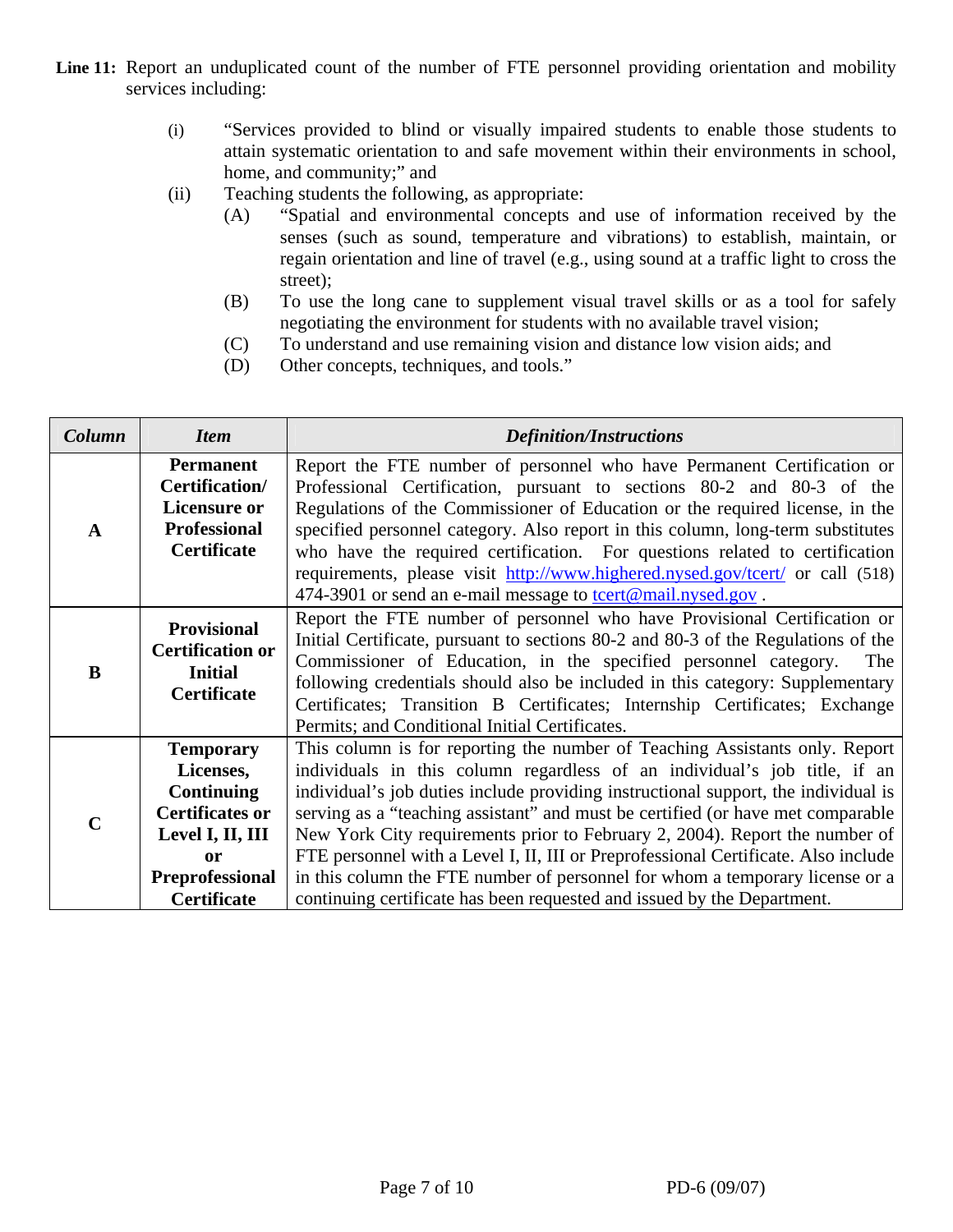| Column       | <b>Item</b>                                                                                          | <b>Definition/Instructions</b>                                                                                                                                                                                                                                                                                                                                                                                                                                                                                                                                                                                                                                                                                                                                                                                                                                                                                                                                                                                                                                                                                                                                                                                                                                                                                                                                                                                                                                                                                                                                                                               |  |  |  |  |  |
|--------------|------------------------------------------------------------------------------------------------------|--------------------------------------------------------------------------------------------------------------------------------------------------------------------------------------------------------------------------------------------------------------------------------------------------------------------------------------------------------------------------------------------------------------------------------------------------------------------------------------------------------------------------------------------------------------------------------------------------------------------------------------------------------------------------------------------------------------------------------------------------------------------------------------------------------------------------------------------------------------------------------------------------------------------------------------------------------------------------------------------------------------------------------------------------------------------------------------------------------------------------------------------------------------------------------------------------------------------------------------------------------------------------------------------------------------------------------------------------------------------------------------------------------------------------------------------------------------------------------------------------------------------------------------------------------------------------------------------------------------|--|--|--|--|--|
| D            | <b>Not Fully or</b><br><b>Appropriately</b><br><b>Certified</b>                                      | Report the FTE number of personnel in positions that are needed to meet the<br>identified needs of students with disabilities, but because appropriately certified<br>personnel are not available to fill the position, the position is filled temporarily<br>with not fully or appropriately certified personnel. Include in this column,<br>long-term substitutes who lack the required certification for the specified title.<br>Also report in this column teaching assistants who are not fully certified.                                                                                                                                                                                                                                                                                                                                                                                                                                                                                                                                                                                                                                                                                                                                                                                                                                                                                                                                                                                                                                                                                              |  |  |  |  |  |
| $\bf{E}$     | <b>Total FTE of</b><br><b>Staff Employed</b>                                                         | This item is calculated by adding the numbers of personnel reported in<br>Columns A-D.                                                                                                                                                                                                                                                                                                                                                                                                                                                                                                                                                                                                                                                                                                                                                                                                                                                                                                                                                                                                                                                                                                                                                                                                                                                                                                                                                                                                                                                                                                                       |  |  |  |  |  |
| $\mathbf{F}$ | <b>Teaching</b><br><b>Assistants who</b><br>are "Qualified"<br>under NCLB<br>(Subset of<br>Column C) | Of the number of special education teaching assistants reported in Column C,<br>report the FTE of those teaching assistants who are "qualified" (as defined in<br>NCLB) and are "working in a program supported by Title I, Part A funds" and<br>are employed by an LEA receiving Title I, Part A funds and:<br>• work in a "targeted assistance school" and are paid with Title I, Part A funds;<br>or<br>work in a "school-wide program school"; or<br>provide instructional support to public school teachers who provide equitable<br>services to eligible private school students.<br>Only public school districts (not including Special Act Schools) and<br>Charter Schools are to report teaching assistants in this Column.<br>A "qualified" Title I paraprofessional has a high school diploma or a recognized<br>equivalent when hired and meets one of the following (unless covered by an<br>exception):<br>has at least two years of college; or<br>has an associate's or higher degree; or<br>has passed a formal State or local academic assessment.<br>EXCEPTIONS: Title I paraprofessionals need only have a high school<br>diplomas or a recognized equivalent to be "qualified" if their duties<br>consist solely of:<br>translating from languages other than English to enhance the<br>participation of limited English proficient children in Title I<br>programs; or<br>conducting parental involvement activities.<br>For additional information on "qualified" under NCLB, please see NCLB NYS<br>field memos, which are posted at<br>http://www.highered.nysed.gov/nclbhome.htm . |  |  |  |  |  |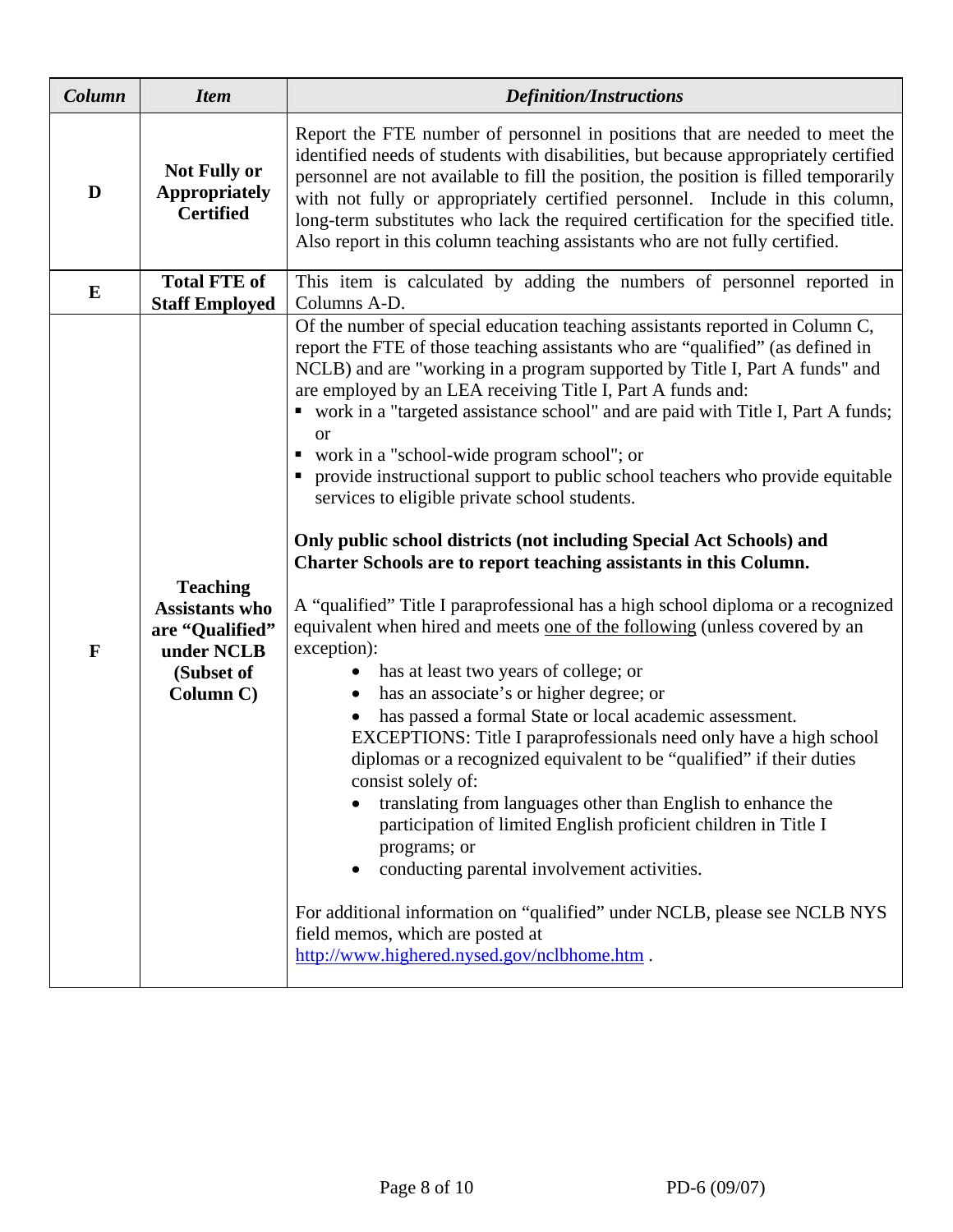## **Report of Personnel Employed or Needed to Provide Special Education and Related Services to Students with Disabilities on or About December 3, 2007**

## **Section A: Teachers and Teaching Assistants for Preschool Students with Disabilities**

Directions: Report the full time equivalent (FTE) numbers of special education teachers and teaching assistants employed or contracted to provide services to preschool children with disabilities on or around December 3, 2007. Please see definition of each line and column beginning on page 3. **Note:** Public school districts, Special Act school districts, Charter Schools, BOCES and State-operated schools (Rome and Batavia) will not complete line 01 since they will provide these data through the BEDS personnel forms for teachers. **All schools and programs must complete line 02.**

| <b>Personnel</b> |                                                                                   | <b>Employed or Contracted</b>                                          |                                                        |                                                                                                       |                                            |                      |  |  |  |
|------------------|-----------------------------------------------------------------------------------|------------------------------------------------------------------------|--------------------------------------------------------|-------------------------------------------------------------------------------------------------------|--------------------------------------------|----------------------|--|--|--|
|                  |                                                                                   |                                                                        |                                                        |                                                                                                       |                                            |                      |  |  |  |
|                  | <b>Certification/License/Position</b>                                             | Permanent<br>Certification/Licensure<br>or Professional<br>Certificate | Provisional<br>Certification or<br>Initial Certificate | Temporary Licenses, Continuing<br>Certificates or Level I, II, III or<br>Pre-professional Certificate | Not Fully or<br>Appropriately<br>Certified | Total<br>$(A+B+C+D)$ |  |  |  |
| 01               | Special Education Teachers for Preschool<br><b>Students with Disabilities</b>     |                                                                        |                                                        |                                                                                                       |                                            |                      |  |  |  |
| 02               | Special Education Teaching Assistants for<br>Preschool Students with Disabilities |                                                                        |                                                        |                                                                                                       |                                            |                      |  |  |  |

## **Section B: Teachers and Teaching Assistants for School-Age Students with Disabilities**

Directions: Report the full time equivalent (FTE) numbers of special education teachers and teaching assistants employed or contracted to provide services to school-age students with disabilities on or around December 3, 2007. Please see definition of each line and column beginning on page 3. **Note:** Public school districts, Special Act school districts, Charter Schools, BOCES and State-operated schools (Rome and Batavia) will not complete line 01 since they will provide these data through the BEDS personnel forms for teachers. All schools and programs must complete line 02.

| <b>Personnel</b> |                                                                                                     | <b>Employed or Contracted</b>                                              |                                                           |                                                                                                                  |                                            |                      |                                                                                         |  |  |
|------------------|-----------------------------------------------------------------------------------------------------|----------------------------------------------------------------------------|-----------------------------------------------------------|------------------------------------------------------------------------------------------------------------------|--------------------------------------------|----------------------|-----------------------------------------------------------------------------------------|--|--|
|                  |                                                                                                     |                                                                            |                                                           |                                                                                                                  |                                            |                      |                                                                                         |  |  |
|                  | <b>Certification/License/Position</b>                                                               | Permanent<br>Certification/<br>Licensure or<br>Professional<br>Certificate | Provisional<br>Certification or<br>Initial<br>Certificate | Temporary Licenses,<br><b>Continuing Certificates</b><br>or Level I, II, III or Pre-<br>professional Certificate | Not Fully or<br>Appropriately<br>Certified | Total<br>$(A+B+C+D)$ | <b>Teaching Assistants</b><br>who are "Qualified"<br>under NCLB (Subset<br>of Column C) |  |  |
| 01               | Special Education Teachers for School-<br>Age Students with Disabilities                            |                                                                            |                                                           |                                                                                                                  |                                            |                      |                                                                                         |  |  |
| 02               | <b>Special Education Teaching Assistants</b><br>for School-Age Students with<br><b>Disabilities</b> |                                                                            |                                                           |                                                                                                                  |                                            |                      |                                                                                         |  |  |